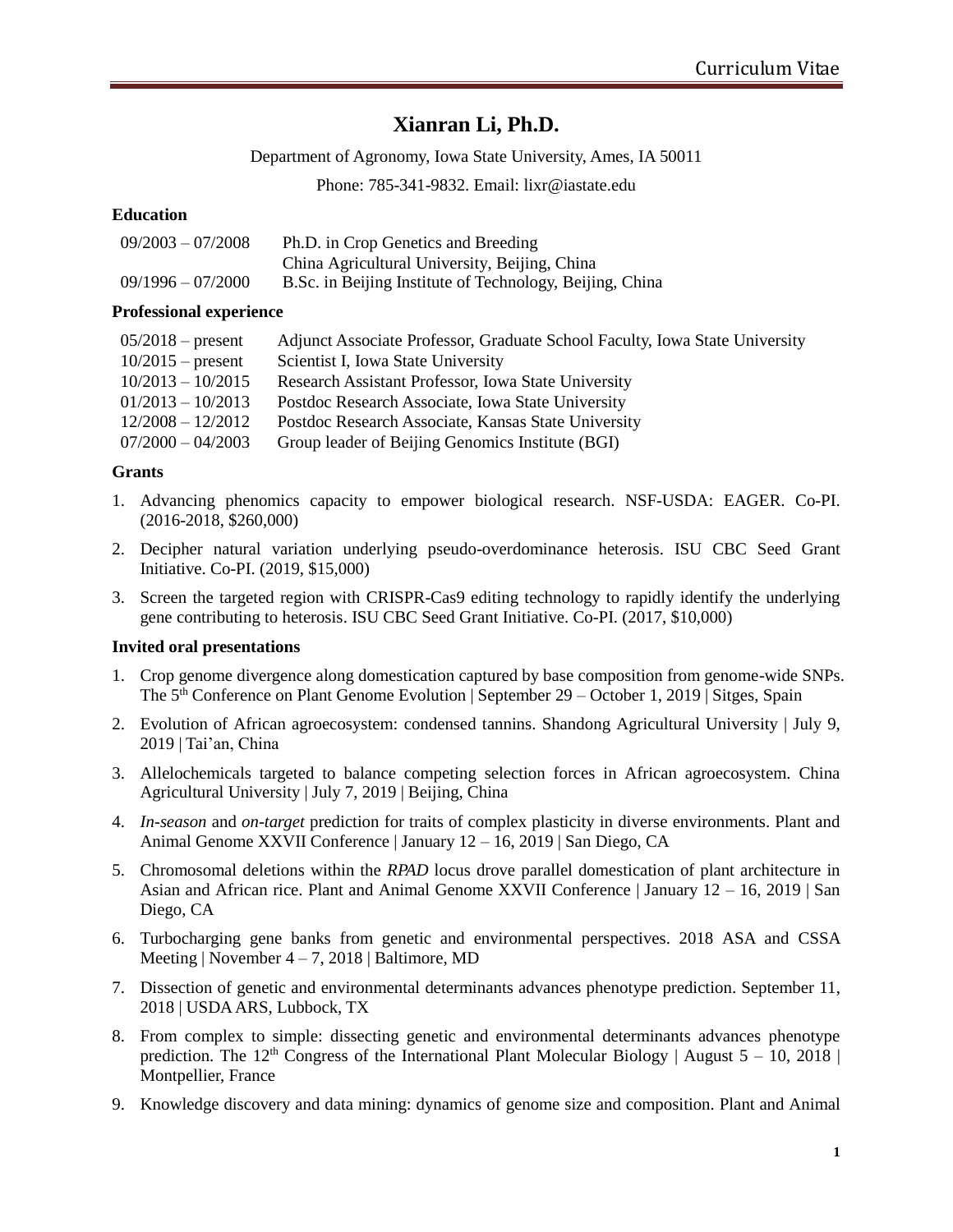Genome XXV Conference | January 14 – 18, 2017 | San Diego, CA

- 10. Connecting DNA repair genes with genome divergence through base composition at polymorphic site. Plant and Animal Genome XXIV Conference | January 9 – 13, 2016 | San Diego, CA
- 11. Gene *v.s.* non-gene: contribution to maize agricultural traits. July 17, 2013 | China Agricultural University, Beijing, China
- 12. Genome-wide association studies identify genic and non-genic contributions to quantitative trait variation in maize. The  $8<sup>th</sup>$  International Purdue Symposium on Statistics. June  $22 - 24$ ,  $2012$  | Purdue University, West Lafayette, IN
- 13. A conserved bound on variation of chromosome size among eukaryotes. September 26, 2011 | USDA Hard Winter Wheat Genetics Research Unit, Manhattan, KS

#### **Professional contributions**

- Journal reviewer: *Plant Biotechnology Journal*, *Journal of Experimental Botany*, *Bioinformatics, BMC Genomics*, *Journal of Heredity*, *Molecular Genetics and Genomics*, *Genes*, *Crop Science*, *Theoretical and Applied Genetics, PLoS One*, *Scientific Reports*, and *Plants*.
- Workshop organizer of "Hybridization, heterosis and balancing selection" at Plant and Animal Genome Conference (2019 and 2018)

#### **Selected referred publications (\*, co-corresponding author; # , co-1 st author)**

- 1. Yuyue Wu, Tingting Guo, Qi Mu, Jinyu Wang, Xin Li, Yun Wu, Bin Tian, Ming Li Wang, Guihua Bai, Ramasamy Perumal, Harold Trick, Scott Bean, Ismail Dweikat, Mitchell Tuinstra, Geoffrey Morris, Tesfaye Tesso, Jianming Yu\*, and **Xianran Li**\*. Allelochemicals targeted to balance competing selections in African agroecosystems. *Nature Plants.* 2019, doi: [10.1038/s41477-019-0563-0.](https://doi.org/10.1038/s41477-019-0563-0)
- 2. Zhihai Zhang, Xuan Zhang, Zhelong Lin, Jian Wang, Hangqiu Liu, Leina Zhou, Shuyang Zhong Yan Li Can Zhu, Jinsheng Lai, **Xianran Li**, Jianming Yu, and Zhongwei Lin. A large transposon insertion in the *Stiff1* promoter controls stalk strength in maize. *Plant Cell.* 2019, doi:10.1105/tpc.19.00486.
- 3. Steffen Knauer, Marie Javelle, Lin Li, **Xianran Li**, Xiaoli Ma, Kokulapalan Wimalanathan, Sunita Kumari, Robyn Johnston, Samuel Leiboff, Robert Meeley, Patrick Schnable, Doreen Ware, Carolyn Lawrence-Dill, Jianming Yu, Gary Meuhlbauer, Michael Scanlon, and Marja Timmermans. A high-resolution gene expression atlas links dedicated meristem genes to key architectural traits. *Genome Research.* 2019, 1962-1973.
- 4. Jinyu Wang, **Xianran Li\***, Kyung Do Kim, Michael Scanlon, Scott Jackson, Nathan Springer, and Jianming Yu**\***. Genome-wide nucleotide patterns and potential mechanisms of genome divergence following domestication in maize and soybean. *Genome Biology.* 2019, 20:74.
- 5. Si Nian Char, Jialu Wei, Qi Mu, **Xianran Li**, Zhuanyuan Zhang, Keith Edwards, Jianming Yu, and Bing Yang*.* An *Agrobacterium*-delivered CRISPR/Cas9 system for targeted mutagenesis in sorghum. *Plant Biotechnology Journal*. 2019, doi: 10.1111/pbi.13229.
- 6. Tingting Guo, Xiaoqin Yu, **Xianran Li**, Haozhe Zhang, Chengsong Zhu, Sherry Flint-Garcia, Michael McMullen, James Holland, Randall Wisser, and Jianming Yu. Optimal designs for genomic prediction in hybrid crops. *Molecular Plant.* 2019, 3:390-401.
- 7. Xin Li**#** , Tingting Guo**#** , Qi Mu, **Xianran Li\***, and Jianming Yu**\***. Genomic and environmental determinants and their interplay underlying phenotypic plasticity. *PNAS.* 2018, 115: 6679-6684.
- 8. Yongzhen Wu**#** , Shuangshuang Zhao**#** , **Xianran Li#** , Bosen Zhang, Liyun Jiang, Yanyan Tang, Jie Zhao, Xin Ma, Hongwei Cai, Chuanqing Sun, and Lubin Tan. Deletions linked to *PROG1* gene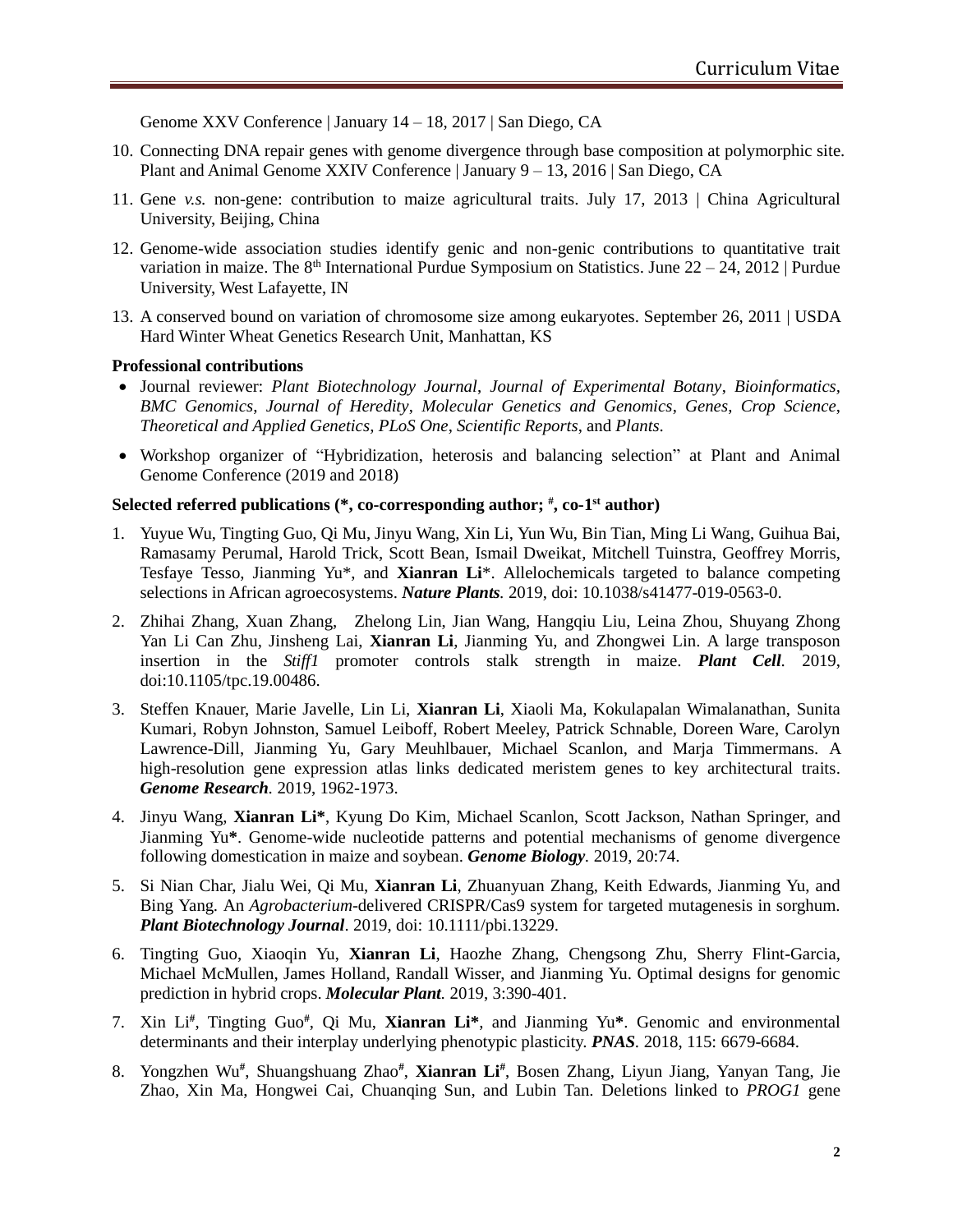participate in plant architecture domestication in Asian and African rice. *Nature Communications.* 2018, 9:4157.

- 9. James McNellie, Junping Chen, **Xianran Li**, and Jianming Yu. Genetic mapping of foliar and tassel heat stress tolerance in field grown maize. *Crop Science.* 2018, 58: 2484-2493.
- 10. Matthew Dzievit, Xianran Li, and Jianming Yu. Dissection of leaf angle variation in maize through genetic mapping and meta-analysis. *Plant Genome*. 2018, doi: 10.3835/plantgenome2018.05.0024.
- 11. Adam Vanous, Candice Gardner, Michael Blanco, Adam Martin-Schwarze, Jinyu Wang, **Xianran Li**, Alexander Lipka, Sherry Flint-Garcia, Martin Bohn, Jode Edwards, and Thomas Lübberstedt. Stability analysis of kernel quality traits in exotic derived maize doubled haploid lines. *Plant Genome*. 2018, doi:10.3835/plantgenome2017.12.0114.
- 12. Xiaoqin Yu, **Xianran Li**, Tingting Guo, Chengsong Zhu, Yuye Wu, Sharon Mitchell, Kraig Roozeboom, Donghai Wang, Ming Li Wang, Gary Pederson, Tesfaye Tesso, Patrick Schnable, Rex Bernardo, and Jianming Yu. Genomics Prediction contributing to a promising global strategy to turbocharge gene banks. *Nature Plants*. 2016, 2: 16150.
- 13. Sivakumar Sukumaran, Xin Li, **Xianran Li**, Chensong Zhu, Guihua Bai, Ramasamy Perumal, Mitchell Tuinstra, Sharon Mitchell, Tesfaye Tesso, and Jianming Yu. QTL mapping for grain yield, flowering time, and stay-green traits in sorghum with genotyping-by-sequencing markers. *Crop Science*. 2016, 56: 1429-1142.
- 14. **Xianran Li**, Michael Scanlon, and Jianming Yu. Evolutionary patterns of DNA base composition and correlation to polymorphisms in DNA repair systems. *Nucleic Acids Research*. 2015, 43: 3614-3625.
- 15. Xin Li, **Xianran Li**, Eyal Fridman, Tesfaye Tesso, and Jianming Yu. Dissecting repulsion linkage in the *Dw3* region for sorghum plant height provides insights into heterosis. *PNAS.* 2015, 112: 11823-11828.
- 16. Samuel Leiboff, **Xianran Li**, Alvis Hu, Natalie Todt, Jinliang Yang, Xiao Li, Xiaoqing Yu, Gary Muehlbauer, Marja Timmermans, Jianming Yu, Patrick Schnable, and Michael Scanlon. Genetic control of morphometric diversity in the maize shoot apical meristem. *Nature Communications.* 2015, 6:8974.
- 17. **Xianran Li**, Chengsong Zhu, Cheng-Ting Yeh, Wei Wu, Elizabeth Takacs, Katherine Petsch, Feng Tian, Guihua Bai, Edward Buckler, Gary Muehlbauer, Marja Timmermans, Michael Scanlon, Patrick Schnable, and Jianming Yu. Genic and non-genic contributions to natural variation of quantitative traits in maize. *Genome Research*. 2012, 22: 2436-2444.
- 18. Yuye Wu, **Xianran Li**, Wenwen Xiang, Chengsong Zhu, Zhongwei Lin, Yun Wu, Jiarui Li, Guihua Bai, Ming Li Wang, Harold Trick, Scott Bean, Mitchell Tuinstra, Tesfaye Tesso, and Jianming Yu. Presence of tannins in sorghum grains is conditioned by different natural alleles of *Tan1*. *PNAS.* 2012, 109: 10281-10286.
- 19. Zhongwei Lin, **Xianran Li**, Laura Shannon, Cheng-Ting Yeh, Ming Li Wang, Guihua Bai, Zhao Peng, Jiarui Li, Harold Trick, Thomas Clemente, John Doebley, Patrick Schnable, Mitchell Tuinstra, Tesfaye Tesso, Frank White, and Jianming Yu. Parallel domestication of genes encoding *Shattering1* in cereals. *Nature Genetics*. 2012, 44: 720-4.
- 20. Vitara Pungpapong, William Muir, **Xianran Li**, Dabao Zhang, and Min Zhang. A fast and efficient approach for genomic selection with high density markers. *G3: Genes | Genomes | Genetics*. 2012, 2: 1179-1184.
- 21. **Xianran Li#** , Chengsong Zhu**#** , Zhongwei Lin**#** , Yun Wu, Dabao Zhang, Guihua Bai, Weixing Song, Jianxin Ma, Gary Muehlbauer, Michael Scanlon, Min Zhang**\***, and Jianming Yu**\***. Chromosome size in diploid eukaryotic species centers on the average length with a conserved boundary. *Molecular*